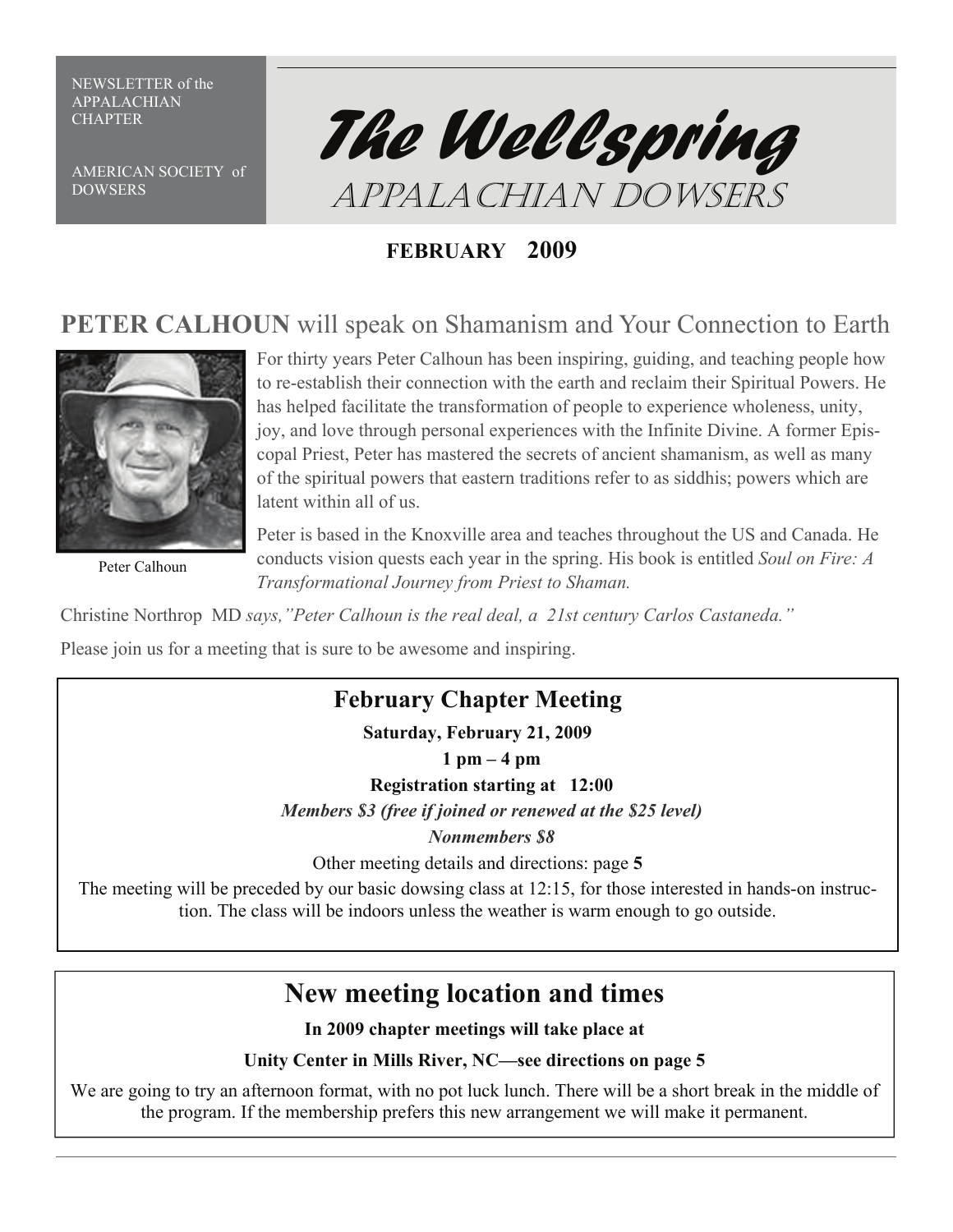## *President's Corner*

#### **This could be a good time**

#### By Paul Bennett

I am honored to be the new President, following in the large footsteps of Richard Crutchfield, who goes back to the days when the Chapter founders were still around. I am a relative newcomer, being a member for only three years. Before coming to Asheville I attended the 2005 ASD national conference in Vermont, and met Grace Maxwell there. After moving here I came across Grace again at a talk given by Dr. Emoto in Asheville, and she invited me to come to the next dowser meeting.

I have degrees in electrical engineering (Cornell), mathematics and education. I was rebellious in the sixties. After "dropping out" in 1969 and wandering in the desert for a while, I worked briefly in the Physics Dept. at the University of Massachusetts, then became an independent computer programmer. In 1969 I started a small scientific instrumentation business with my son who was newly graduated from Case. Around 2003 I stopped making analyzers but kept the software development end of the business which continues today on a occasional basis. I became interested in things metaphysical around 1975. I have been a dowser since 2003, interested mainly in earth energies and energies created through human intent. One of my special interests is music theory and how it relates to sacred geometry.

So many scientific terms are being brought into metaphysical discussions now, and often they are bandied about loosely without respect for, and understanding of, their real meanings. If we are going to use the language of science, it must be done so correctly, otherwise credibility is lost. One of my roles is to try to keep these discussions valid.

What a year of contrasts 2008 was. Hope in the form of a historic presidential election, frustration from gas shortages and despair from a crisis in the economy. Writing in the newsletter a year ago about pendulum dowsing, I used as an example the question: is it likely that where will be an economic collapse within the next two years? I should have mentioned that when I actually asked that question, the answer was yes. As dowsers we have an inside track to guidance that will help us get through the difficult times. And although there is economic uncertainty, there is hope in the air for a renewal, a letting go of old ways that have been destructive to society and the planet.

As an organization we have an opportunity to participate in the transformation. Our membership is increasing rapidly, and there is a need to define our direction and our identity from this point forward. Up to about twenty or thirty years ago there were water-only dowsers. Somewhere along the line, some of them found that they could get answers about other unseen things, and then we were off to the races. Our concept of what dowsing encompasses got fuzzy, and every year it gets fuzzier. Some of us are still water dowsers; most of us aren't. But all of us now dowse about many things. Our identity is changing. Our challenge is how to embrace all the new information while remaining faithful to our roots in traditional dowsing.

Looking back at our recent programs, they have mostly centered on two areas: (1) topics related to the earth such as earth energies, geomancy, nature spirits, and responsible use of the land; (2) health awareness and shamanism. Health awareness techniques seem to be the area that is most remote from traditional dowsing, although there is an overlap, because water flows and earth energies can be either beneficial or detrimental to health, and shamanism can incorporate nature entities. But health is always a popular topic, and understandably so, and if we dowsers can help people with their health issues, it's appropriate that we do so.

New areas of the unseen are opening up and naturally dowsers, as a group, are becoming interested in them: sacred geometry, consciousness in rocks and water, earth healing, crop circles, Egyptian sacred science, sacred sound and even UFOs. The Board of App Chapter has come up with a lineup of programs for the year that we are excited about. It embraces old and new topics. We are already starting to think beyond 2009. The Board wants to know what programs you would like to see, and what topics don't interest you. Go to wncdowsers.org and fill out the on-line Survey. You can also send us general comments about anything there.

Putting the newsletter together has been a joy, and writing for it is always a wonderful way to be creative.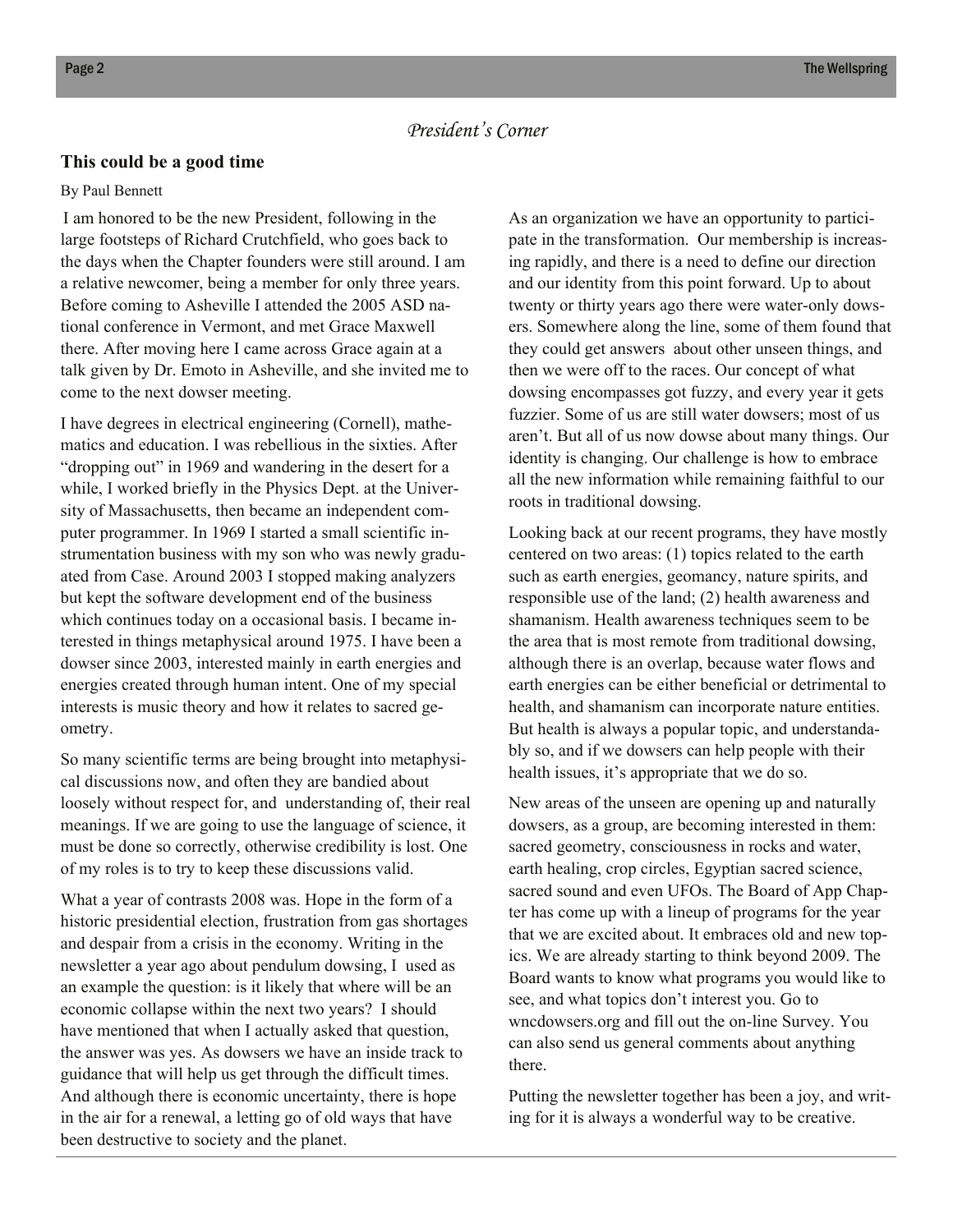But there are many talented persons in the Chapter, and we are now drawing on some of them to edit and produce the newsletter. Volunteers are needed to help fold and label—contact me if you are interested.

Speaking of writing, one of my biggest insights is how important it is for all of us to express creatively. You have no idea how necessary this is at this time in our history. If you have special knowledge that would interest our members, consider writing about it for the newsletter. If you have a short original poem that expresses something from your heart, submit it.

I know from talking to our members and others that many of us have been subject to interfering influences in the past few months, including myself, but I feel like we are turning the corner on this. We need to hold on to our integrity and shine our light brightly. There is great hope in the air. I want to close with a Hopi prophecy that is becoming well-known now. It tells us to find out where our water is, and it expresses exactly where we are now. Let us gather ourselves and celebrate. This could be a good time!

#### (slow background music)

You have been telling the people that this is the Eleventh Hour. Now you must go back and tell the people that this is the Hour. And there are things to be considered: Where are you living? What are you doing? What are you relationships? Are you in right relation? Where is your water? Know your garden. It is time to speak your Truth. Create your community. Be good to each other. And do not look outside yourself for the leader. This could be a good time! There is a river flowing now very fast. It is so great and swift that there are those who will be afraid. They will try to hold on to shore. They will feel they're being torn apart, and they will suffer greatly. Know the river has its destination. The elders say we must let go of the shore, push off into the middle of the river, keep our eyes open, and our heads above the water. See who is in there with you and celebrate. At this time in history, we are to take nothing personally. Least of all ourselves. For the moment that we do, our spiritual growth and journey comes to halt. The time of the lone wolf is over. Gather yourselves! Banish the word struggle from your attitude and your vocabulary. All that we do now must be done in a sacred manner and in celebration. We are the ones we've been waiting for.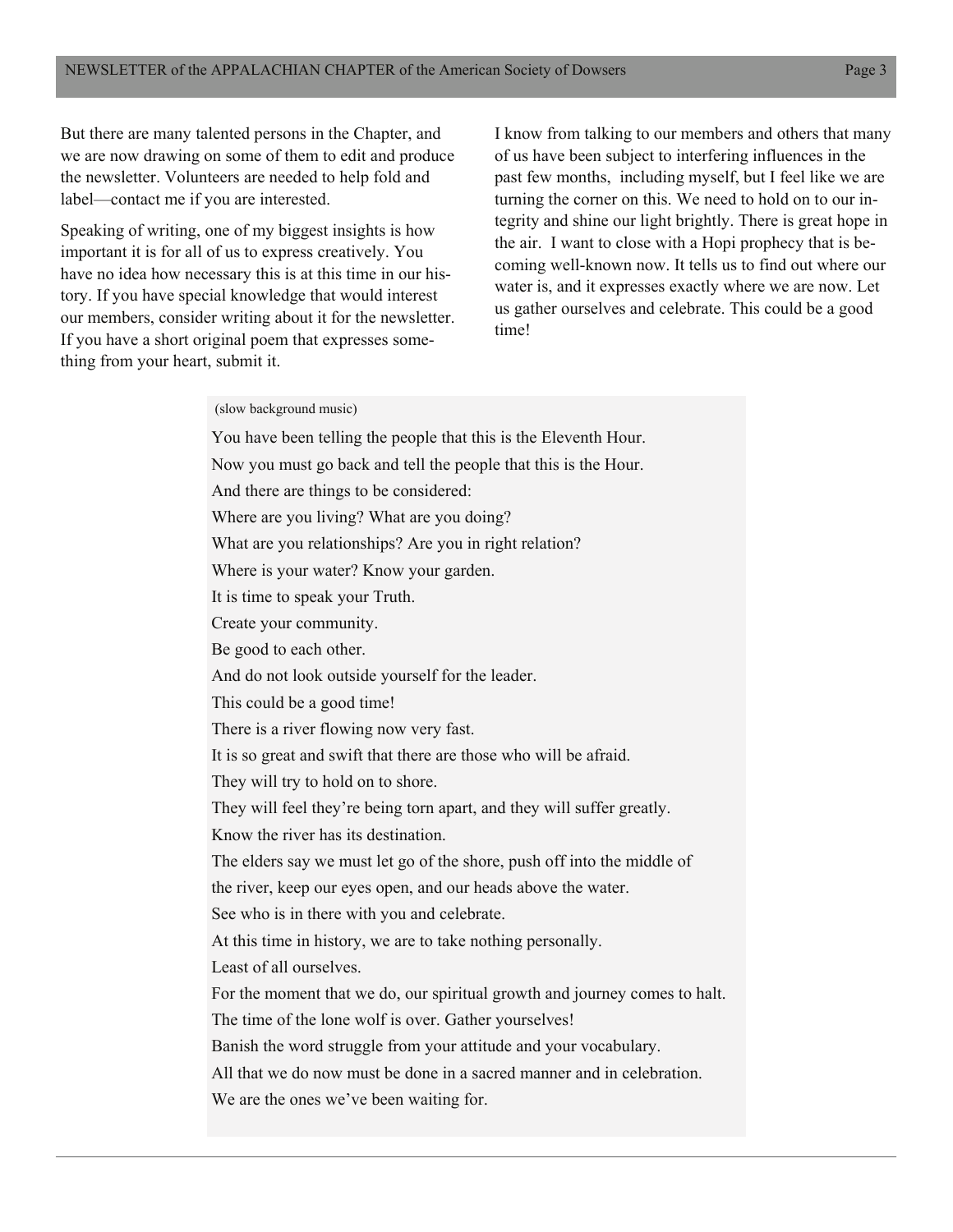| Chapter Officers, other Board Members, and Associates |                                 |                 |  |
|-------------------------------------------------------|---------------------------------|-----------------|--|
|                                                       |                                 | (area code 828) |  |
| <b>PRESIDENT: Paul Bennett</b>                        | paulw bennett(a) bell south.net | 299-3008        |  |
| VICE PRESIDENT: (currently open)                      |                                 |                 |  |
| <b>TREASURER: Harriett Belue</b>                      | presentmoment@charter.net       | 628-3638        |  |
| SECRETARY: (currently open)                           |                                 |                 |  |
| DIR. AT LARGE: Lee Barnes                             | $lbarnes2$ @earthlink.net       | 452-5716        |  |
| DIR. AT ALARGE: Richard Crutchfield                   | highwatchdowsing@gmail.com      | 274-3423        |  |
| <b>BOOKS &amp; MEDIA:</b> Pat Brinkley                | phrink1@verizon.net             | 776-9961        |  |
| Laurel Davis                                          | laureldavis@bellsouth.net       | 775-3333        |  |
|                                                       |                                 |                 |  |

## **Announcements**

**New Meeting Location:** The Unity Center in Mills River has a large and comfortable auditorium, with sound and video equipment. There is plenty of parking space. There is open space around the building for dowsing. Directions to the Center are on page 5.

**New format**: the program will run from 1:00 to 4:00, with a short break in the middle. Registration will start at 12:00; please arrive by **12:45** at the latest. There will not be a pot luck lunch.; no need to bring anything. The experiential dowsing class will be held BEFORE the program, at 12:15.

### **New officers elected at the November 2008 meeting:**

President : Paul Bennett

Vice President *:* Polly Elam

Secretary: (remains open)

Board member at large : Richard Crutchfield

Officers are elected for two-year terms. Harriett Belue remains as Treasurer, and Lee Barnes as Board member at large, with one year left in their terms of office.

Polly Elam has since resigned as Vice President. Nominations for the offices of VP and Secretary will be accepted and voted on at the next chapter meeting in February.

**The redesigned website** is up at wncdowsers.org. Please fill out the online survey; it helps us plan future programs. Our beautiful new brochure is also ready. There will be copies available at the February meeting.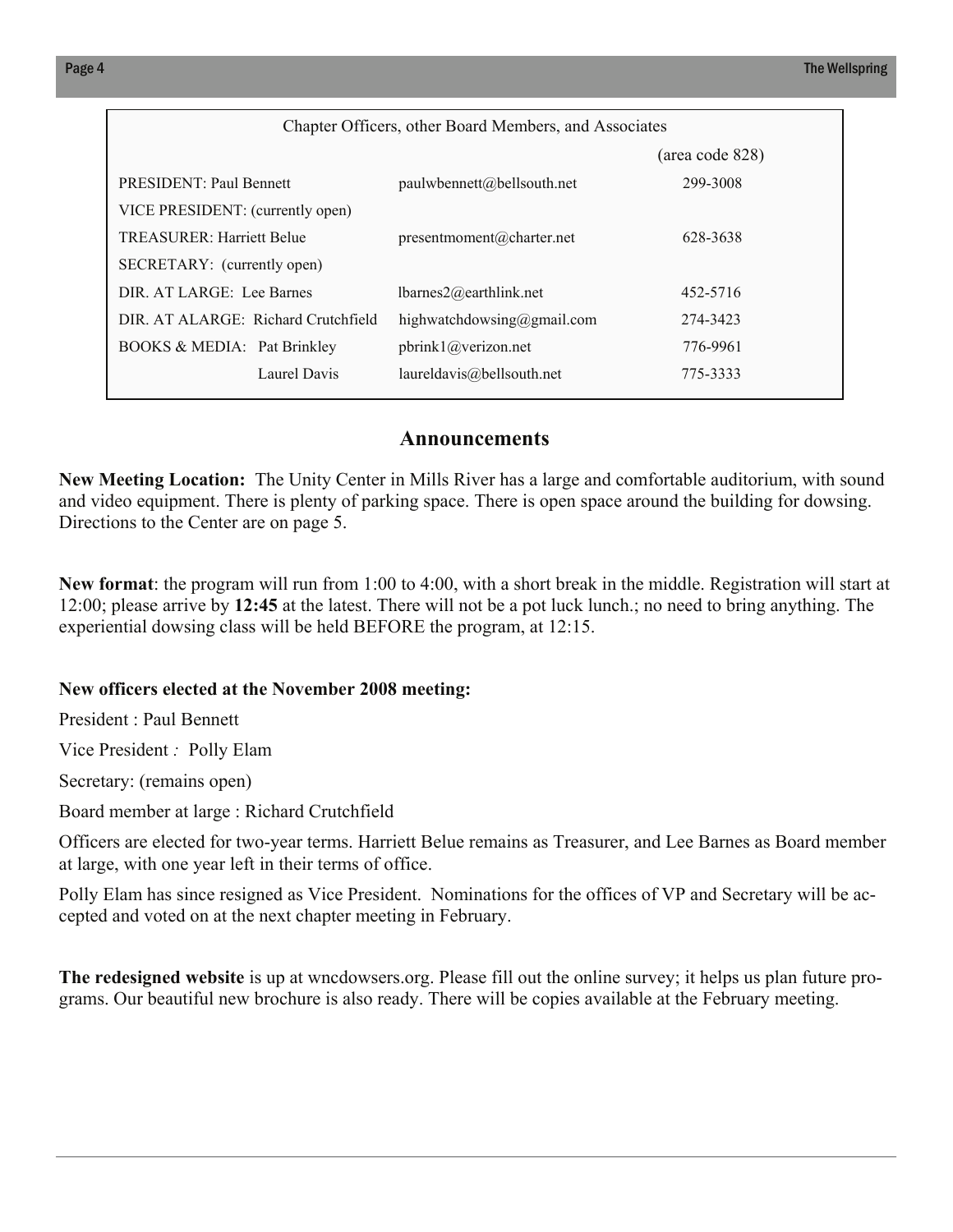# **Quarterly Meeting Information**

**Date:** February 21, 2009

**Basic dowsing instruction:** 12:15—1:00. **Registration and book sales:** 12:00—1:00. **Program:** 1:00—4:00.

**Fee Schedule**: Members \$3.00 or free if joined since September; non-members: \$8.00 (Join for \$25)

**Books and Supplies:** sales table, with books and other items related to dowsing, will be open before and after the program, and during the break. Members and guests are invited to bring their used books and periodicals related to dowsing, healing, earth sciences etc. as a donation to the chapter to be sold during quarterly meetings. Because storage space is limited, however, unsold items should be retrieved after the meeting.

**Dowsing Clinic:** Lessons and demonstrations in basic dowsing, as well as advice for intermediate dowsers, will be arranged by one or two experienced practitioners 1 hour preceding the program, according to the needs of those interested.





### **Directions To Unity Center**

From Asheville and points south, take I-26 to exit 40 (Airport and Hwy 280). Turn west toward the airport and Brevard. At about 1 mile past the second airport entrance, turn Right on Old Fanning Bridge Road. Go 2 miles and the Unity Center sign and entrance will be on the left.

From Mills River take 280 north, and turn Left on 191 North toward Asheville. At 1.4 miles turn Right on Old Fanning Bridge Road. The Unity Center will be on the Right at about 1/2 mile.

#### **Chapter programs for 2009**

| February 16  | Peter Calhoun                                  |
|--------------|------------------------------------------------|
| April 18     | Danielle Creeksong                             |
| June 6       | <b>Richard Feather Anderson</b>                |
| September 19 | Vincent Bridges (date subject to confirmation) |
| November 21  | App Chapter dowsing school                     |

Submissions to this quarterly newsletter or our website relating to dowsing are encouraged. Send by email to constances@charter.net. Deadline for the April issue is March 1.

Have a question about dowsing? Post it to the Forum on wncdowsers.org and get responses from your peers.

If your email address has changed and you want to still receive our notices, please send an email to paulwbennett@bellsouth.net.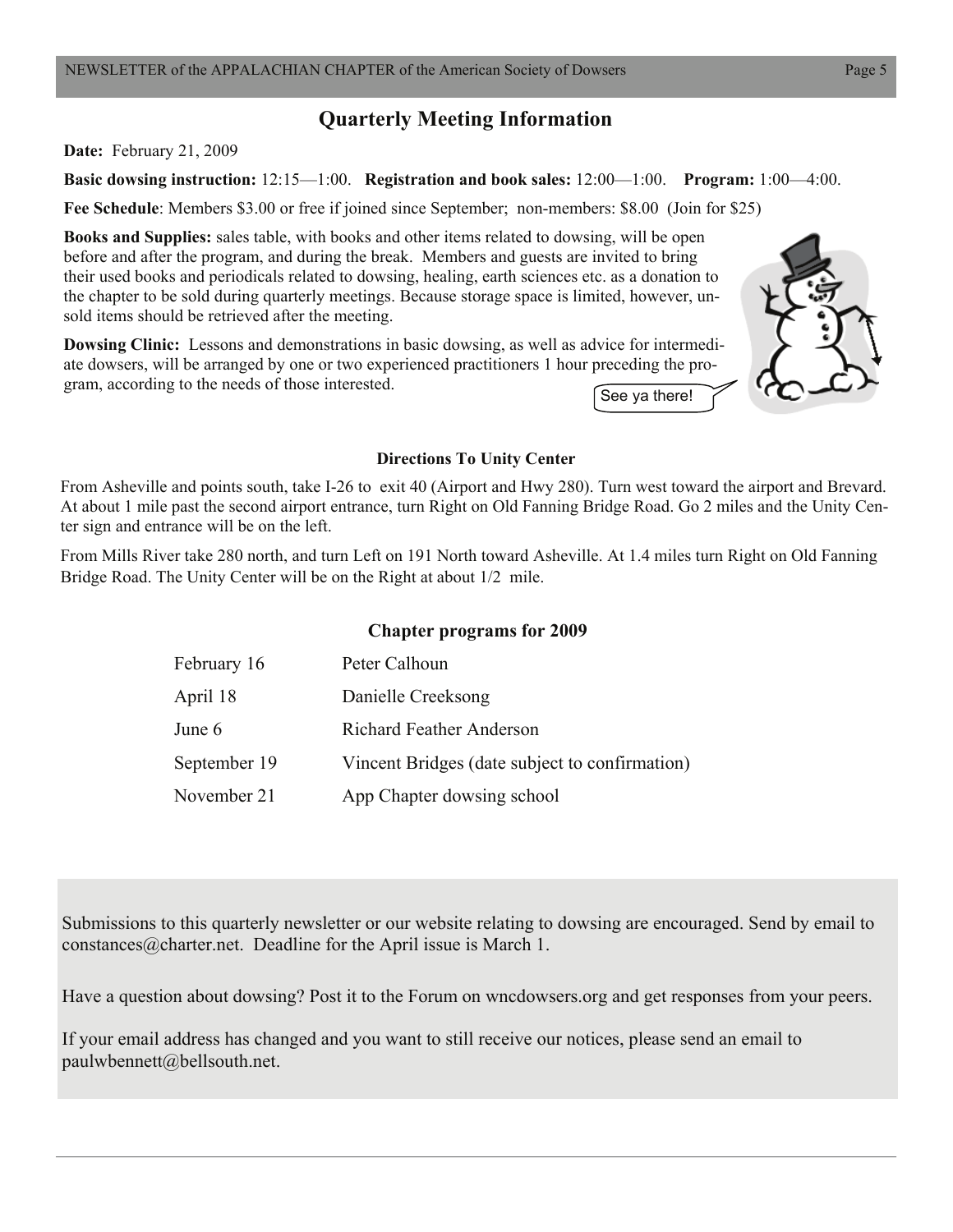#### **How I Dowse for Water Wells**

By Lee Barnes

I dowse for wells using my Well Biolocation Form that includes "initial" search parameters for a legal well site; that is safe and cost effective; with year round potable and palatable water, yielding at the surface a minimum of 3-5 gpm (unless higher yields are needed); and with a bore hole depth less than 400 feet deep. I try to combine my dowsing intuitive senses and scientific knowledge gained from studying current and historical hydrogeology references. I generally will pick two sites– a preferred site and a backup site that allows input and flexibility by the well driller and land owner

I prepare in advance a site plan/map with legal boundaries, any Right of Ways or required setbacks, expected building footprint, and any aerial or topographic maps available. I prefer dowsing sites prior to septic field permits since I like to locate several sites that may be precluded with the approved septic permit. (ALWAYS best to identify well site (s) first, then locate septic field areas.) Many health departments require designation of an additional septic field (repair area) in case the first one fails.

I prefer to dowse early in the morning when my mind is fresh and not fatigued. I walk relatively linear "transects" across the property anywhere a well drilling rig can access. I generally search near the proposed house site to minimize ditching, underground piping and wiring. Most Health Departments require wells to be located 25 linear feet from building foundations, and 100 feet from septic tank or field lines. For large tracts, I investigate topographical features such as gully or "draw" areas. I prefer working on either cleared or relatively "walk able" property- -heavy brush slows my work and requires hand-clearing. I prefer "site cleared" property with primary roads and house pad already roughed in since additional clearing may obstruct my markings

As I walk transect lines, I mark where I sense flowing underground water or rock fractures/stress cracks by dropping surveyor flags as I detect potential sites. I mark both sides of the dowse able energy fields to determine relative size and quantity of water. I walk back and forth across these marked areas to determine the best sites based on estimated water yield ( in gallons per minute), estimated depth to primary water flow, and make a subjective estimate of water on a 1-to-10 scale, with 10 being the highest quality available from that rock type. Lastly, I mark the "center of greatest water flow/availability" that will be my preferred location for the borehole. I mark a centerline for locating another borehole if the preferred site cannot be used.

I conclude with completing my Well Biolocation form with a rough site map showing borehole locations, estimated depth, yield, and water quality for two best sites. I retain a copy of this form for my records and give one to the owner. I mark the two best sites with spray paint and if requested, a 2 foot section of rebar. If area is to be mowed, I suggest digging a shallow hole and placing a flat rock that can be later identified. I ask to be called if sufficient water is not found within 50 to 100 feet of my predicted depth. I return to the site to confirm drilling set-up location and straight drilling. I will return my consulting fee if no water or insufficient water is found.

Lee Barnes is a member of App Chapter and a professional dowser. Contact him at

lbarnes@earthlink..net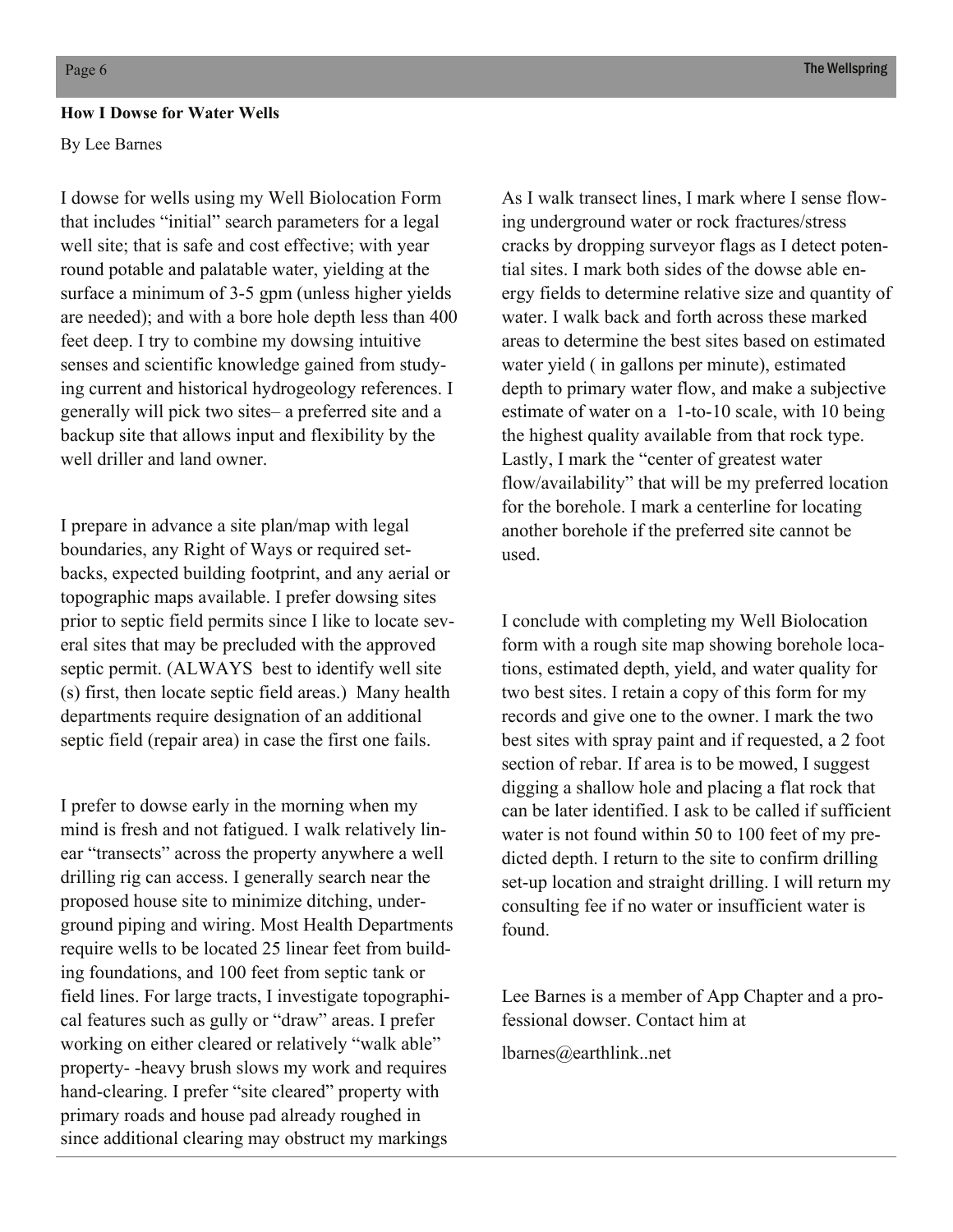#### **Sins of Commission and Omission**

By Terry Ross

*(Condensed from an article that was first published in Rod & Pendulum magazine No. 68, September 1992 and reprinted by permission.)* 

In 1958 T. Edward (Terry) Ross was present at the founding of the American Society of Dowsers, at Danville, Vermont *and later served as its president and editor of its journal 'The American Dowser'. He has participated in past conferences held by Appalachian Chapter. Terry died July 6, 2000 at the age of 83.*

As in life, sins of commission and omission are often fatal. I can write with feeling on this subject, having dowsed in more instances than I care to remember things that I ought not to have dowsed and left undowsed those things I ought to have dowsed. If any dowser worthy of the name has erred, I have committed at least double that error, no matter what it may have been. I continue, however, zealously apprenticed to our calling, prepared to risk mistakes and anxious to share them with my peers for what that is worth.

Here, then, are the ten shortcomings that have most plagued and bedeviled me along the way. Expressed as affirmations, their non-technical simplicity may surprise you:

1 I will satisfy myself as to the sincerity of the person who is making a request of me, and as to the validity of the request.

2 I will define the nature and scope of the problem.

*Quite often a series of queries will be required to elicit the dimensions of the problem; before anything is attempted, its nature and scope must be clearly understood by all concerned.* 

- 3 I will pose the question to be solved as precisely and as completely as I can.
- 4 I will condition the undertaking with the questions May I? Can I? Should I?

*May I? refers to the fitness of what one proposes to do. Can I? refers to one's own competence to do it. Should I? refers to the time to do it.* 

5 I will choose the device that is best for the job at hand.

*There is more than personal preference at stake here, for a pendulum is not as satisfactory as an L - rod for measuring the intangible boundaries of energy lines, and a Y - rod is usually more helpful in forecasting depths, widths and flows.* 

6 I will make a preliminary scan before going to the site, at a place and time I am comfortable with.

*A minute's dowsing in solitude is worth an hour in company at the site; it not only gives one a preliminary idea that is often the final solution but tends to insulate one from the effects of any subsequent distractions and the presence of skepticism.*

- 7 I will record these early findings, quantitatively and qualitatively.
- 8 I will make a second dowse at the site without reference to the earlier attempt.

*The on-site dowse, which may or may not accord with the absent one, should govern.* 

9 I will compare and refine the data on the spot and give a detailed report of it to the client and retain a copy of it for myself.

10 I will provide the data on a 'best efforts' basis, without claim or promise of success.

*'Claimless is blameless' is a motto that is compatible with the present state of the art and its acceptance; in water dowsing we must usually defer to that often unceremonious expert - Dr. Drill.* 

These ten commitments have helped to keep me on track over the years, rendering the various challenges the dowser meets manageable and eliminating uncertainty and stress.

How I wish we could venture forth on a dowsing trial together —I know I would learn something new about this mysterious and wonderful art.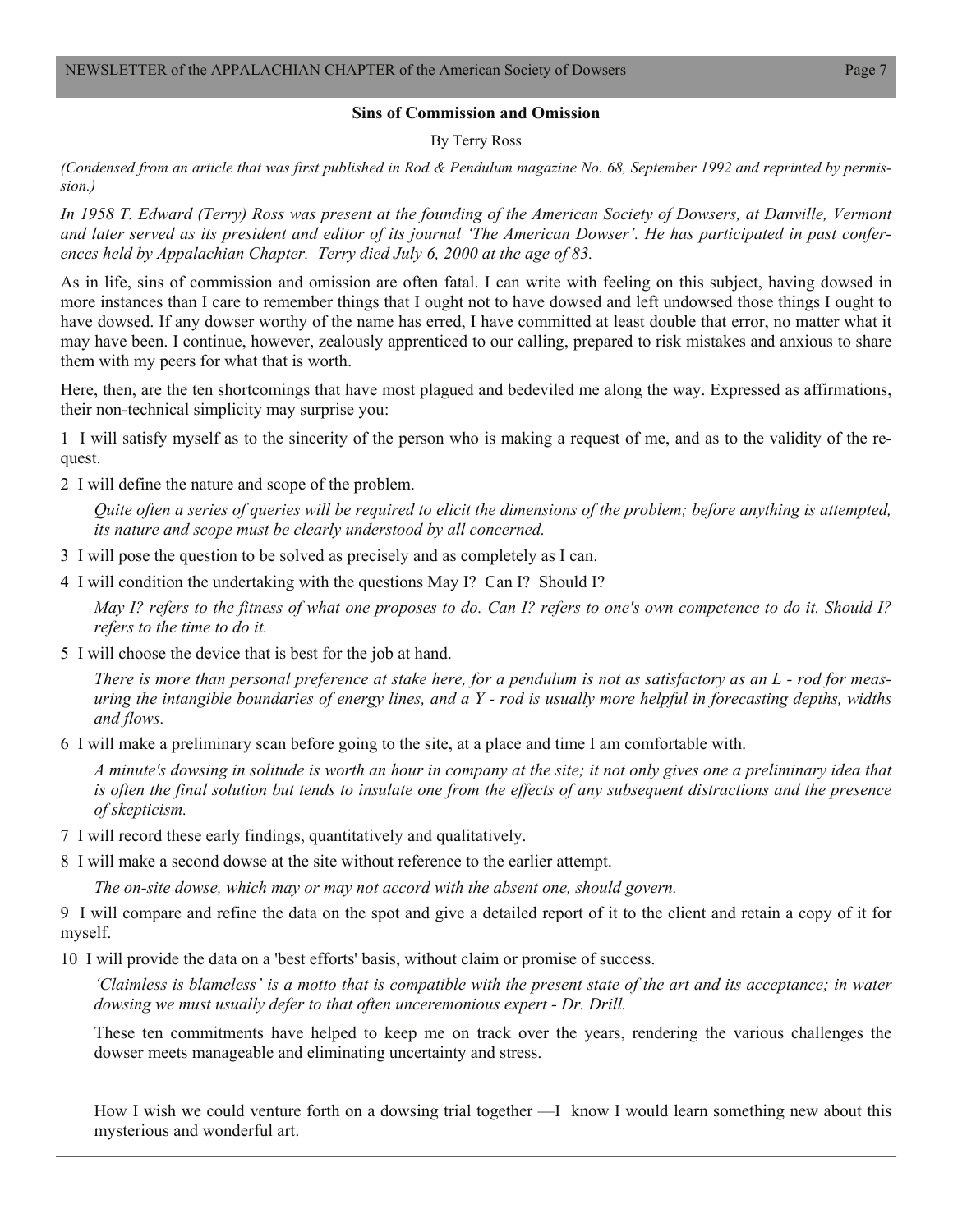# *To Your Health*

## **Vitamin D deficiency linked to serious diseases**

By Margery Bastian

It is very important to get enough vitamin D in its natural form D3. We call this the "sunshine vitamin", but it is much more.

**Colds and Flu:** Getting enough vitamin D helps to prevent colds and the flu. Of course eating right and getting enough sleep is also important, and taking multiple vitamin/mineral supplement is highly recommended.

**Sunburn:** You hear "don't forget your sunscreen", or you risk getting sunburn and skin cancer. But wearing sunscreen may not be as smart as you think. It can result in a vitamin D deficiency. If you are worried about skin cancer, don't be. Unless you're exposed to bright sunlight on a hot summer's day for hours at a time, enough to burn, you may not need sunscreen. If you are only out there for an hour or two, you don't need sunscreen and will get enough sunlight to convert to vitamin D. It is also recommended, if you have fair skin, that in the spring or early summer, you go into the sun a little at a time, until you become more accustomed to it. Getting enough vitamin D actually protects your skin from sun damage. Research has found that people who take 5000 IU of vitamin D a day are not likely to burn. A new study published in the January 2007 *Journal of Steroid Biochemistry ad Molecular Biology* supports the theory that vitamin D protects against sunburn and skin cancers.

**Knee pain:** Instead of opting for surgery or pain masking medications, try vitamin D to treat the cause, not the symptoms. Researchers found that the deficiency contributed to pain and difficulty in walking; the lower the levels of vitamin D, the greater the pain, and the slower they walked. The researchers concluded that there is a clear association between low vitamin D levels and pain in your knees. While spending time in the sun will help your vitamin D production it won't raise your levels to optimum levels. A simple blood test can tell you whether or not you have enough.

**Eyesight:** It has also been discovered that vitamin D is absolutely vital for protecting your eyesight. Vitamin D does more that just stop the progress of diabetic retinopathy and wet macular degeneration. It actually can

reduce abnormal retinal endothelial cell proliferation and neovascularization.

#### **Neurological conditions**

Parkinson's Disease: Parkinson's disease may be another disease linked to a vitamin D deficiency. Some researchers believe that a deficiency is the major cause of Parkinson's disease. In previous studies, it shows that vitamin D helps normalize brain function. The protective effects on nerve growth factors in the brain make it an ideal nutrient to use for prevention or treatment of Parkinson's. Researchers tested this theory on a Parkinson's patient with 4000 IU of vitamin D a day and he improved.

**Multiple Sclerosis:** People with Multiple sclerosis may have enough vitamin D to keep their bones healthy, but not enough to prevent the disease. One study showed that people given vitamin D had 40% lower risk of developing MS. In people who already had MS, vitamin D lessened their symptoms.

**Memories:** A study showed that the levels of vitamin D made a difference in seniors' memories. The more vitamin D taken the better the memory. Low levels correlated with depression or bipolar disorder, and impaired memory. Another study found that higher amounts of D meant better performance in a number of neuromuscular activities.

**Balance:** Vitamin D improves your balance and reduces your risk of falls and broken bones. It also makes you stronger. In one study of adults over 60, those with low levels of D took longer to get up out of a chair and walked more slowly than those with the highest levels.

What's enough vitamin D? A doctor suggests 5000 IU of vitamin D a day for people over 60, and 1000 IU daily for other adults. It is safe and inexpensive.

*Margery Basian is an intuitive, herbalist and cook, and is knowledgeable in diet and supplements. She lives in Leicester***.**

*Health treatments should always include the advice of a licensed medical practitioner.*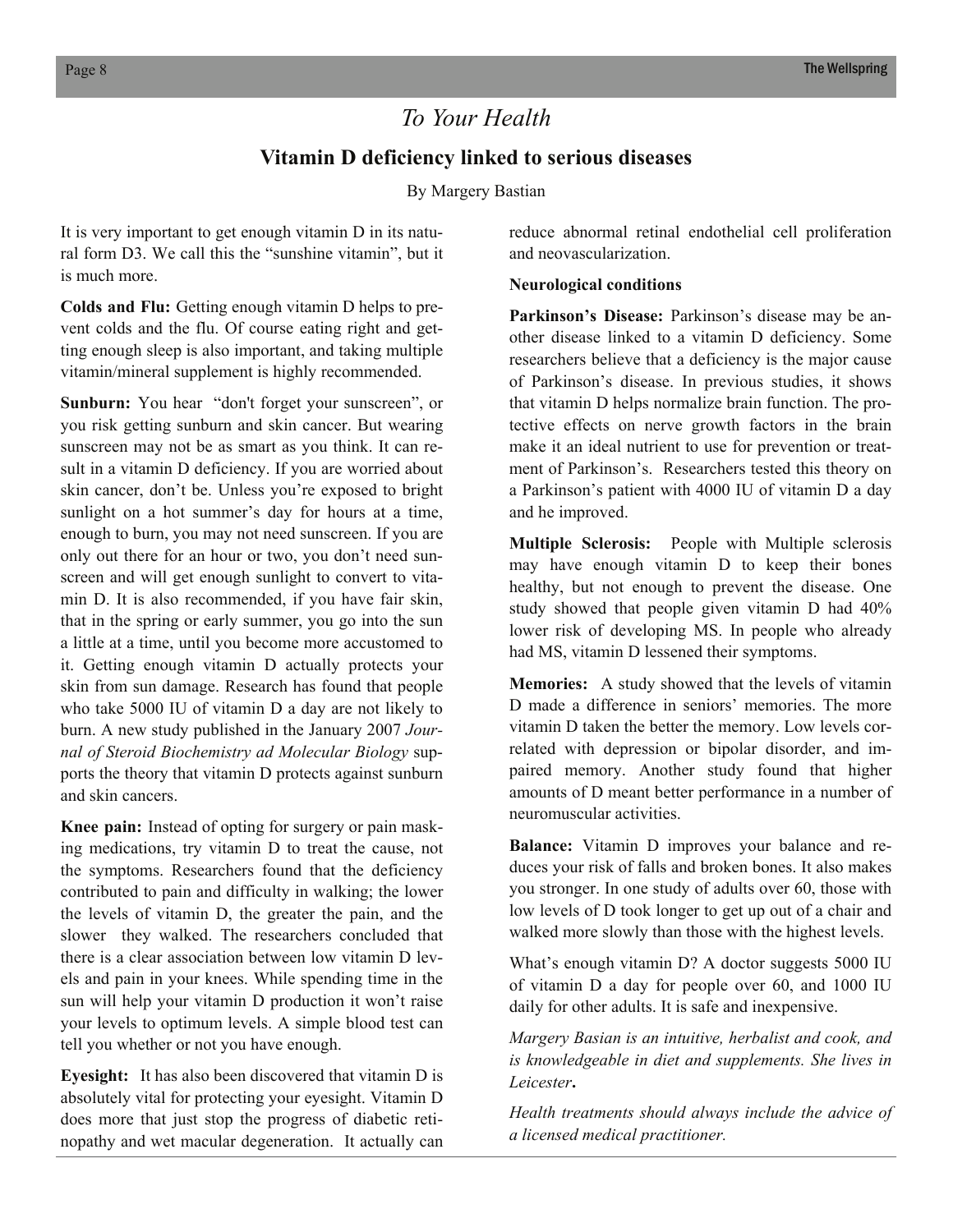#### **Critter Corner,** by: Kate Pittman

#### Dance To The Music!

 The phone rang early one summer day and the caller told me a sad tale about Pedro, one of the horses in her barn. He is a jumper. This has been his job for years and he had been doing it very well for most of that time. In recent months, however, his "person" said Pedro's enthusiasm and spark started to flicker out. In fact he was now used only as a "school" horse, owned by the farm, and his job is to help train lower level humans in the fine art of hurtling over fences, hopefully remaining astride while doing so. He has remained a safe horse, always caring for his charges at their weekly lessons, but obviously had ceased caring about the work itself. Could I possible talk with him to see what was going on and make sure there were no health issues festering that needed medical attention and caused his decline?

 After asking my permissions, as I do in any dowsing quest, I sat down in my living room, pendulum in hand, and tuned in telepathically to Pedro. I dowsed several very minor things going on with his body and made notes of the suggestions to help the big equine fellow. But when I summarized everything that had been learned and asked if addressing these things would lift his malaise, the answer was a strong "No" swing on the pendulum.

 It is my practice to ask which quadrant of an animal's being is the most important for me to focus on in order to help in any particular quest. In this case, Pedro's physical being was not the source of his problems. Nor were his issues arising from his spiritual or intellectual quadrants. The problems were primarily emotional. After asking numerous questions about him with my dowsing tool, his permission to talk with him rather than dowse about him finally was given. But, he insisted, our conversation needed to be had in his physical presence. This is unusual for me, but certainly not an unheard of request. Animals have specific needs too, just like us, and at least his emotions were engaged enough to articulate what was important to him at the time. I arranged a visit and was in his stall within the week. His person left me there while she was busy teaching lessons. Pedro's plight soon became clear.

I shall consolidate our session and paraphrase what this depressed horse had to say.

 "Kate, I don't know if I can keep doing this. I've never have enjoyed jumping over things, but I've done my job and always done it well. My life is passing me by and the joy is gone. All I can see is day after day of riders on my back going round and round, over fences. There seems to be no point."

"Pedro," I asked, "what would you like to be doing instead."

 His ears pricked up and he stood just a little taller because a person actually asked him about his needs. Could some person actually care? I told him I certainly did care as did his person, but couldn't guarantee that anybody would be able to make his dreams come true.

 You could have dropped me with a feather when, instead of plodding through a million more "Yes/No" questions with the pendulum, a lovely deep tenor voice resonated in my head, "I want to dance to music. I want to be a Lipizzaner stallion." I was able to remain detached enough to dowse the accuracy of the information just imparted. Yes, he had just said that to me.

 Lipizzaners are a noble breed of horses used in one of the most intricate equestrian sports known. They do dance, in very exact routines, to music. They work singly and in groups with military precision putting awestruck expressions on anyone fortunate enough to see their performances. Their above ground leaps and on-the-ground demonstrations are magical. All the mature horses are white, they are of a slightly stocky build, and have an unmistakable "look", recognized at first glance by horse lovers worldwide.

*(Continued on page 10)*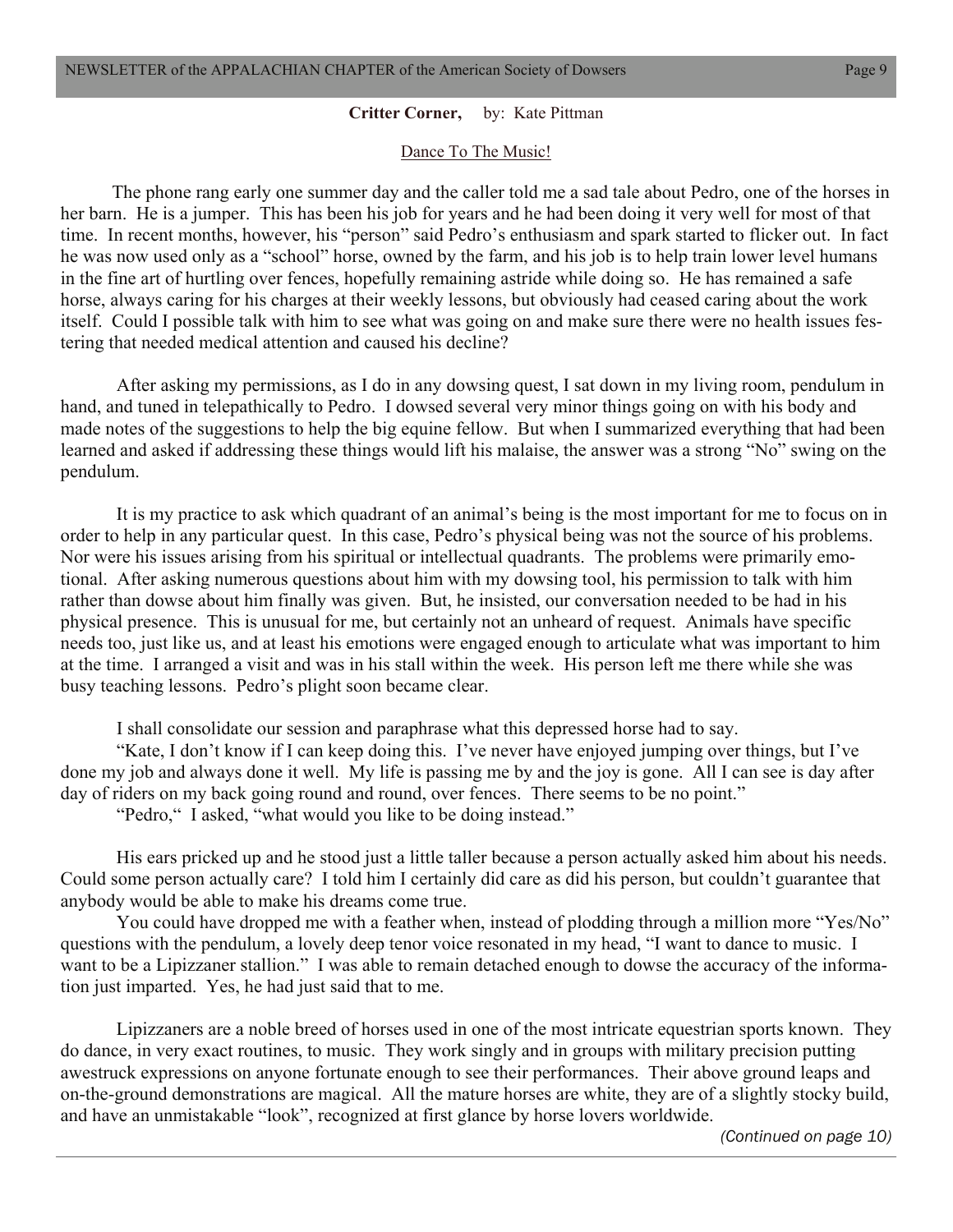*(Continued from page 9, "Critter's Corner")* 

 Now Pedro is a handsome enough fellow. He is a medium chestnut brown, tall and lanky, without many markings. His back seems, to this untrained eye, a bit on the long side. Remember that I am not a horse expert at all, just a grown up girl with horse fever, but I know that the body I was looking at was almost as far from Lipizzaner as imaginable. Even the idea of him doing some basic dressage - you may have seen this exacting precision work performed singly in a square ring as part of Olympic competition or in other less famous venues – seemed farfetched.

 As Pedro spoke of his wish, his entire demeanor changed. A spark started to return to his eye. I told him I would certainly pass his dreams on to his person and we could see what happened. No promises, just an accurate report would be given of what he had to say. Well, I did, and we both were a little bemused by the request. I asked his person to please find a good dressage rider and a portable CD player and let Pedro try out his dream. He had never been trained for anything other than jumping, so we did not have high expectations, but wanted to let him experience a little of what he wanted.

 Oh, how I wish I'd been present when all the pieces came together. A dressage rider was found, Pedro was mounted, the music came on and he was shown what to do. That big lanky body, it was reported, moved with unexpected grace and precision and Pedro was in heaven. He truly danced to music, at least for that day. He just seemed to know how to move. I don't know what has happened to Pedro since my visit, but for he was one happy fellow for at least a day. Now, when chatting, I ask animals whether there are things in their lives that they would like changed. You never know what wishes will come true until you know what they are. We can speak up for those that don't speak human.

 Ask your fur/fin/feathered friends what their dreams are. They may lead you both on a wonderful new adventure.

*Kate Pittman is a dowser, intuitive and animal communicator. She lives in Haywood County.* 

#### **Dora Nell's Baked Apples**

*[By popular demand, Dora Nell Hedrick has allowed us to print her recipe. In the spirit of free will and creativity, the amount of each ingredient to use is up to you.]* 

1 gallon peeled, sliced apples (use Early Harvest or other tart apple) ground cloves ground ginger ground nutmeg allspice cinnamon unsulphured molasses

The apples can be prepared and frozen ahead of time. Add a touch of powdered cloves to the apples, then add the remaining spices, increasing the amount in the order listed, being generous with the allspice and cinnamon. Add molasses and mix. The color will be quite dark. Bake at 350 degrees 45 to 60 minutes until tender. Mix several times during baking.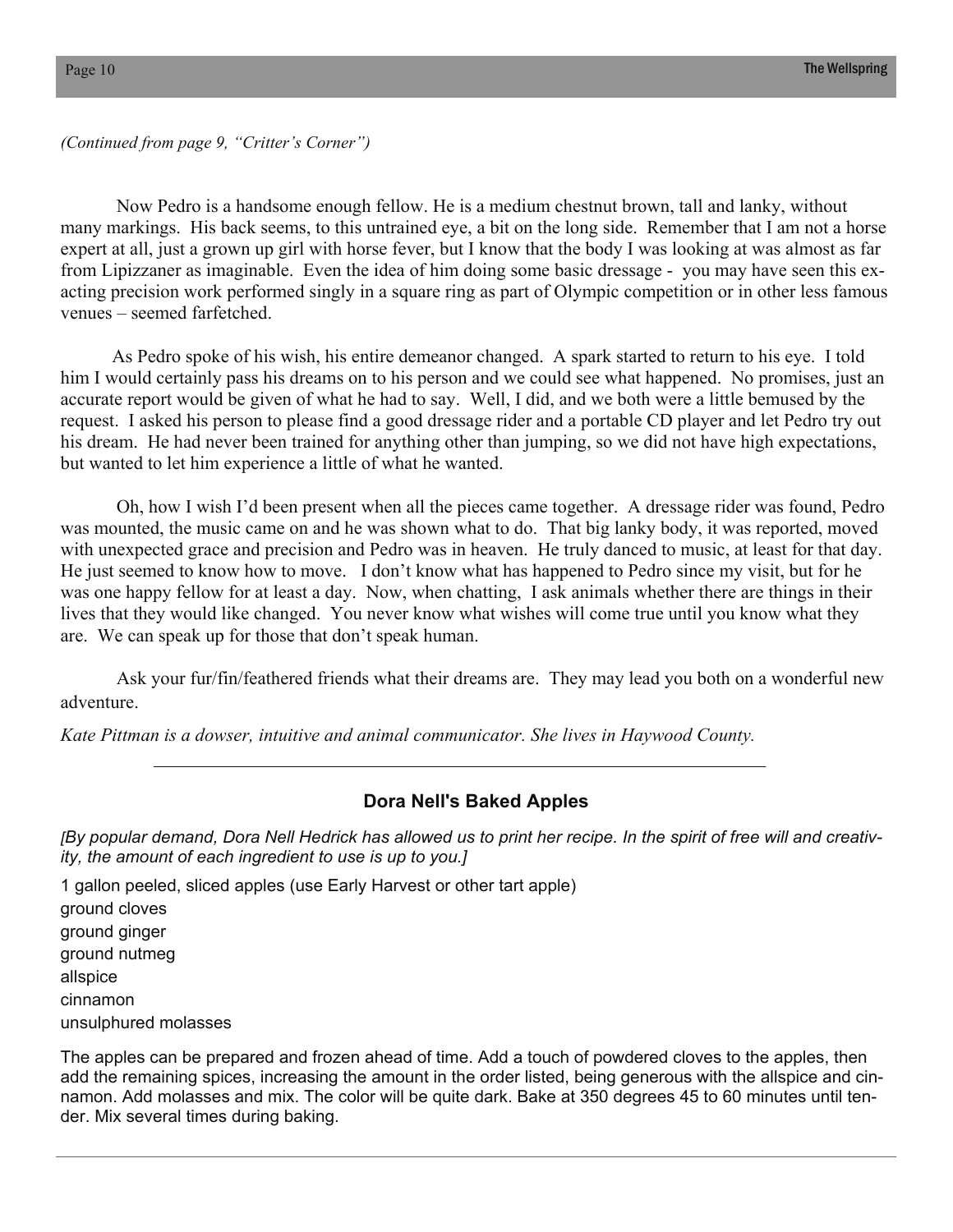# **Do your part**

# **Host a Social Gathering**

Volunteers are needed to host socials for each month. A social can take the form of an in-house gathering, picnic or field trip. A picnic could be at a private home or at a pubic park or other suitable location. We try to stay within a 20-mile radius of Asheville except for field trips. We usually hold social gatherings on a Saturday in the middle of the month. Talk to Marilyn Gasque or any board member.

# **Help with the Newsletter**

We need some folks to fold and label the newsletter, five times a year. Contact Paul Bennett if interested.

## **Give us your ideas and wishes**

Complete the Survey on www.wncdowsers.org, telling us your ideas for meeting topics, and any other suggestions you may have. Contribute questions or comments on a dowsing topic in the Forum part of the website.

# **Join the Appalachian Dowsers**

 To apply for membership in Appalachian Chapter, print the membership form at www.wncdowsers.org and send it with the membership fee of \$25 to the address on the form. A couple living at the same address may both join for \$40 total.

Membership entitles you to free admission at quarterly meetings, the newsletter, and social gatherings. Membership in the national American Society of Dowsers is optional but encouraged. (www.dowsers.org).

### **Members are entitled to:**

- **\* Free admission to quarterly meetings ( just sign in—no payment delays)**
- **\* The quarterly newsletter**
- **\* 10% discount coupon good for one purchase at the book table**
- **\* A free business card-size ad in the newsletter**
- **\* A link to your business on the chapter website**
- **\* Free social events throughout the year**

## **Organic Growers School - March 21-22**

The 2009 Organic Growers School Spring Conference will be held March 21-22, 2009 at Blue Ridge Community College. The OGS offers affordable, down-to-earth education and assistance for sustainable farms and gardens in the southern Appalachians. The OGS announcement says: "For the first time ever, we are taking our event to two full days. Join us for over 70 classes and hands-on workshops each day, a trade show, seed & plant exchange, silent auction, and children's program. More hands-on workshops than ever before! Topics include gardening, farming, livestock, homesteading, herbs, food preservation, alternative energy, cooking, soils, landscaping, forestry, pest management, and much more." (www.organicgrowersschool.org)